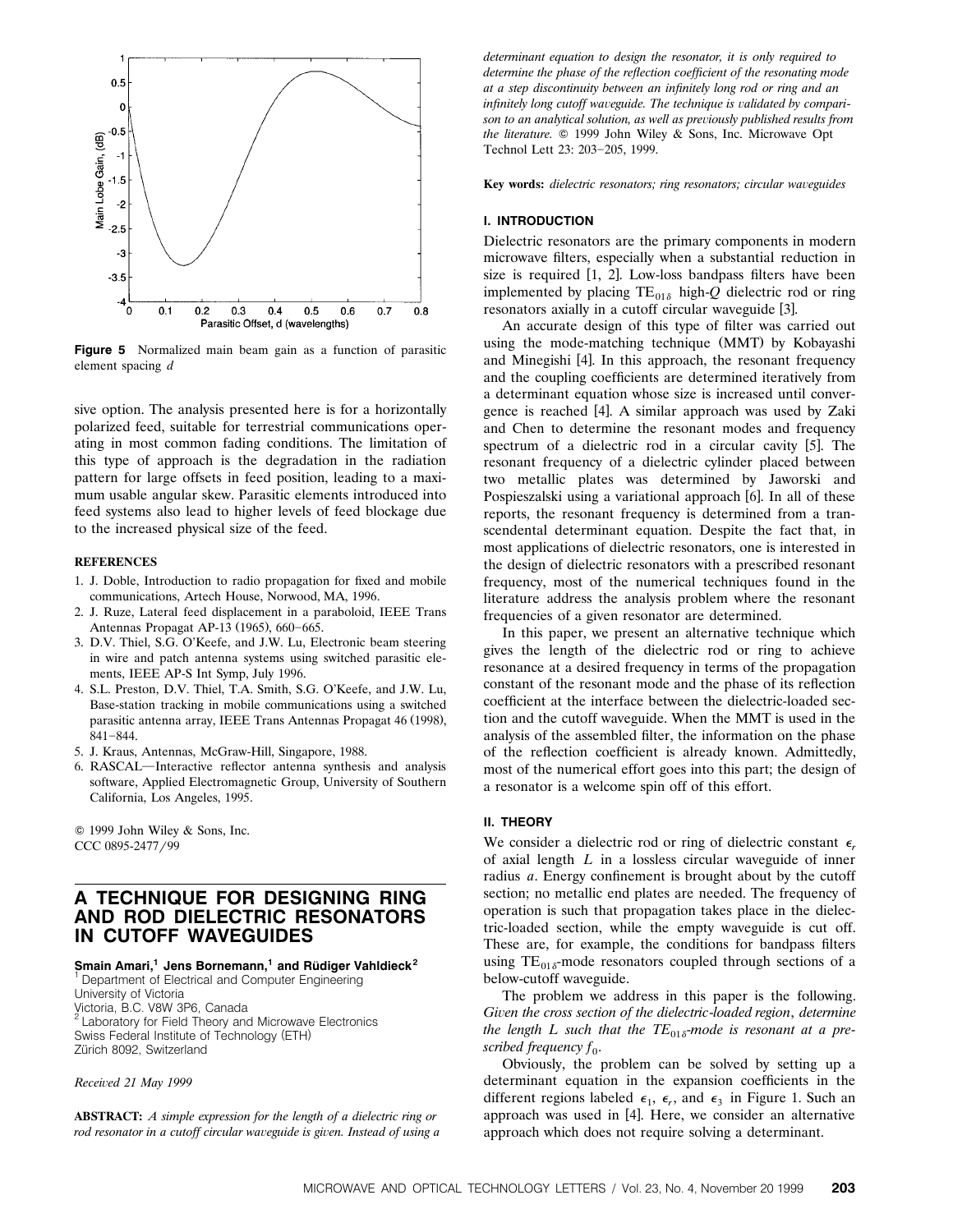

Figure 1 Geometry of dielectric ring resonator in a cutoff circular waveguide

Consider a structure where the dielectric-loaded region extends in the region  $z < 0$  and the cutoff waveguide in the region  $z \ge 0$ . We assume that the propagation constant  $\beta(f_0)$ of the  $TE_{01}$ -mode in the dielectric-loaded region is known. It can be easily determined from a simple characteristic equation in the case of rod or ring resonators. We also assume that the reflection coefficient  $S_{11}(f_0)$  of this mode at the discontinuity in Figure 2, at  $z = 0$ , is also known. In this work,  $S_{11}$  was determined using a moment-method formulation of the MMT [7] to avoid the phenomenon of relative convergence. Note that the  $S_{11}(f_0)$  is calculated by accurately taking into account the coupling to higher order modes in both regions of Figure 2.

Since the empty waveguide is cut off, it follows that

$$
|S_{11}(f_0)| = 1.
$$
 (1)

To determine the length of the resonator in Figure 1 for resonance to occur at  $f_0$ , we expand the transverse electric field into forward and backward traveling waves:

$$
\mathbf{E}_t = (Ae^{-j\beta(f_0)z} + Be^{j\beta(f_0)z})\mathbf{e}_1.
$$
 (2)

Here,  $e_1$  is the transverse electric field of the mode in the dielectric-loaded region.

At  $z = 0$ , the reflection coefficient can be used to express *A* in terms of *B*:

$$
A = S_{11}B. \tag{3}
$$

Similarly, at  $z = L$ , we get

$$
Be^{j\beta(f_0)L} = S_{11}Ae^{-j\beta(f_0)L} = S_{11}^2Be^{-j\beta(f_0)L}.
$$
 (4)



**Figure 2** Semi-infinite ring resonator in a cutoff circular waveguide. The dielectric ring has the same cross section as in Figure 1

Since the constant *B* is nonzero, this last equation can be rewritten as

$$
e^{2j\beta(f_0)L} = S_{11}^2 = |S_{11}|^2 e^{2j\phi} = e^{2j\phi}.
$$
 (5)

Here, we used the fact that  $|S_{11}| = 1$  from (1);  $\phi$  is the phase of  $S_{11}$ . From this equation, we deduce the length of the resonator as

$$
L = \frac{\phi}{2\pi} \lambda_g + n \frac{\lambda_g}{2}, \ \lambda_g = \frac{2\pi}{\beta(f_0)}.
$$
 (6)

The value of  $n$  is chosen to give the smallest nonnegative value of *L*.

#### **III. ILLUSTRATIVE RESULTS**

As a first example, we examine the limiting case when the resonator is terminated in short circuits at  $z = 0$  and  $z = L$ . In such a case,  $S_{11} = -1$  and  $\phi = \pi$ . The possible solutions are then

$$
L = \frac{\lambda_g}{2} + n\frac{\lambda_g}{2}, \qquad n = 0, 1, \dots \tag{7}
$$

which is a known result.

We consider next a more realistic case of a ring resonator. The dimensions of the ring (see Fig. 1) are  $D = 4.91$  mm,  $D_x = 1.47$  mm, and  $d = 11.73$  mm. The dielectric constant is  $\epsilon_r$  = 24.3. The desired resonant frequency is 11.958 GHz. These are the same dimensions used in [4].

The propagation constants in the dielectric-loaded region are determined using a mode-matching formulation along the lines presented in [4]. The generalized scattering matrix of the corresponding structure (Fig. 2) was also determined using a variant of the MMT.

At  $f_0 = 11.958$  GHz, the phase of  $S_{11}$  was determined as  $\phi$  = 1.8967 rad, and the propagation constant is such that  $\beta d/2 = 3.0813$ . Using (6), we get the smallest length of the resonator as  $L = 3.61$  mm, which is identical to the value given in [4]. When the technique is applied to the case of a dielectric rod with the same dimensions as those given in  $[4]$ , we get a length  $L = 3.42$  mm, which is again identical to the value given in this reference. Table 1 summarizes these results.

As a final example, we consider the case when the resonator is a rod with the same radius as the empty waveguide. In this case, the reflection coefficient is given by the wave admittance of the  $TE_{01}$ -mode in the two regions as

$$
S_{11} = \frac{Y_1 - Y_2}{Y_1 + Y_2}.
$$
 (8)

Since the mode is propagating in the dielectric-loaded region  $(Y_1)$  and below cutoff in the empty waveguide  $(Y_2)$ ,  $Y_1$  is real and  $Y_2$  is pure imaginary such that  $|S_{11}| = 1$ . The length of

**TABLE 1**  $F_0 = 11.958$  GHz,  $\epsilon_1 = 24.3$ ,  $\epsilon_3 = 1.03$ ,  $\epsilon_1 = 1$ , *d* **= 11.73 mm,** *D* **= 4.91 mm**

| $D_{x}$ (mm) | $L$ (mm), This Work | $L$ (mm) [4] |
|--------------|---------------------|--------------|
| 1.47         | 3.61                | 3.61         |
|              | 3.42                | 3.42         |